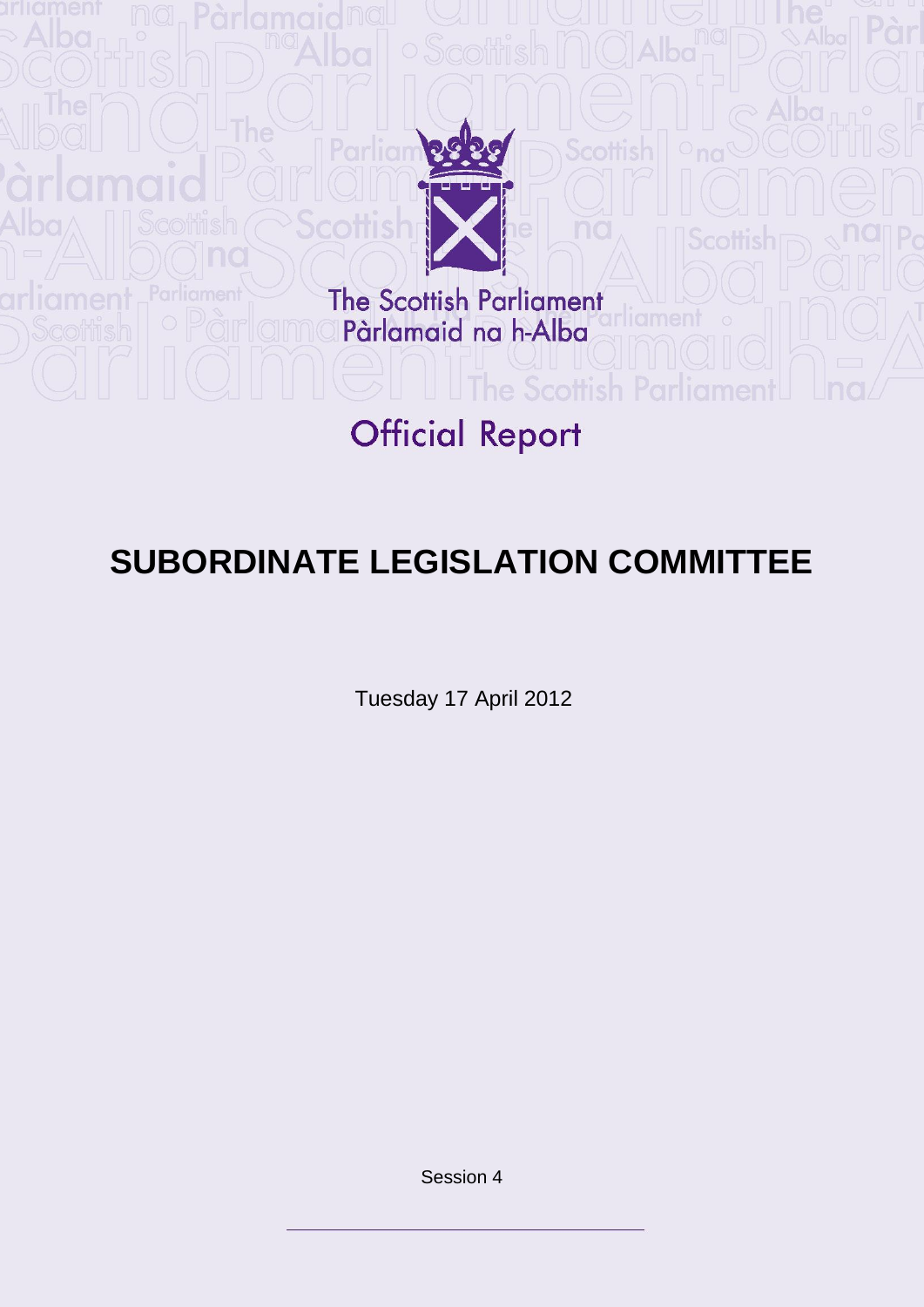© Parliamentary copyright. Scottish Parliamentary Corporate Body

Information on the Scottish Parliament"s copyright policy can be found on the website [www.scottish.parliament.uk](http://www.scottish.parliament.uk/) or by contacting Public Information on 0131 348 5000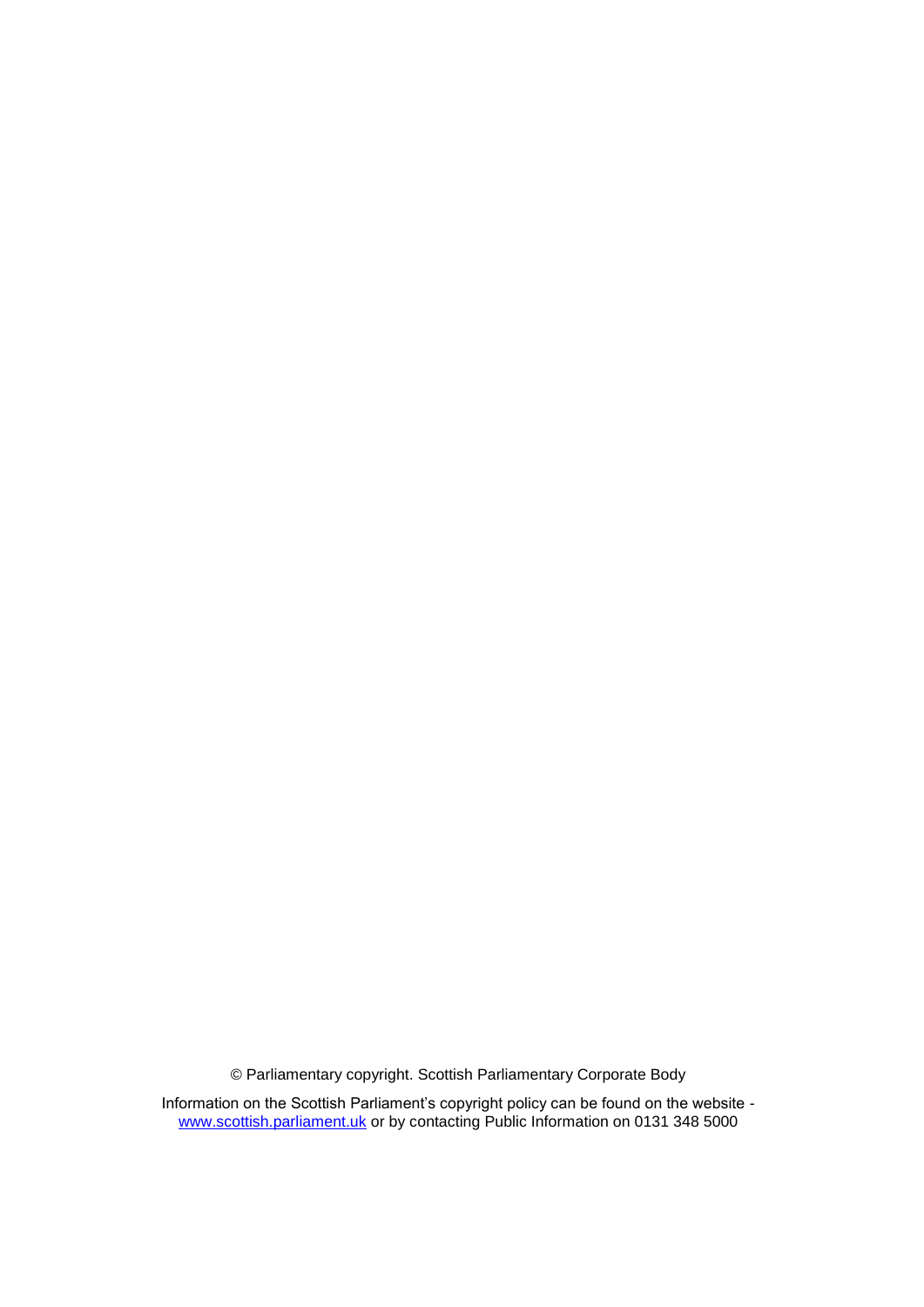## **Tuesday 17 April 2012**

## **CONTENTS**

| 347                                                                                                  |
|------------------------------------------------------------------------------------------------------|
|                                                                                                      |
|                                                                                                      |
|                                                                                                      |
|                                                                                                      |
|                                                                                                      |
|                                                                                                      |
| Public Contracts and Utilities Contracts (Scotland) Amendment Regulations 2012 (SSI 2012/108) 365    |
| Scottish Secure Tenancies (Proceedings for Possession) (Confirmation of Compliance with              |
| 366                                                                                                  |
| Adoption and Children (Scotland) Act 2007 (Commencement No 4, Transitional and Savings               |
| 366                                                                                                  |
| Act of Sederunt (Fees of Shorthand Writers in the Sheriff Court) (Amendment) 2012 (SSI 2012/101) 366 |
|                                                                                                      |
| Town and Country Planning (Continuation in force of Local Plans) (Highland) (Scotland) Order 2012    |
| 367                                                                                                  |
| Act of Sederunt (Rules of the Court of Session Amendment) (Fees of Shorthand Writers) 2012           |
| 367                                                                                                  |
| 368                                                                                                  |

## **SUBORDINATE LEGISLATION COMMITTEE**

**10th Meeting 2012, Session 4**

#### **CONVENER**

\*Nigel Don (Angus North and Mearns) (SNP)

#### **DEPUTY CONVENER**

\*James Dornan (Glasgow Cathcart) (SNP)

#### **COMMITTEE MEMBERS**

\*Chic Brodie (South Scotland) (SNP) \*Mike MacKenzie (Highlands and Islands) (SNP) \*Michael McMahon (Uddingston and Bellshill) (Lab) \*John Pentland (Motherwell and Wishaw) (Lab) \*John Scott (Ayr) (Con)

#### \*attended

#### **THE FOLLOWING ALSO PARTICIPATED:**

Chris Boyland (Scottish Government) Ann McVie (Scottish Government) John Paterson (Scottish Government)

**CLERK TO THE COMMITTEE**

Irene Fleming

**LOCATION** Committee Room 6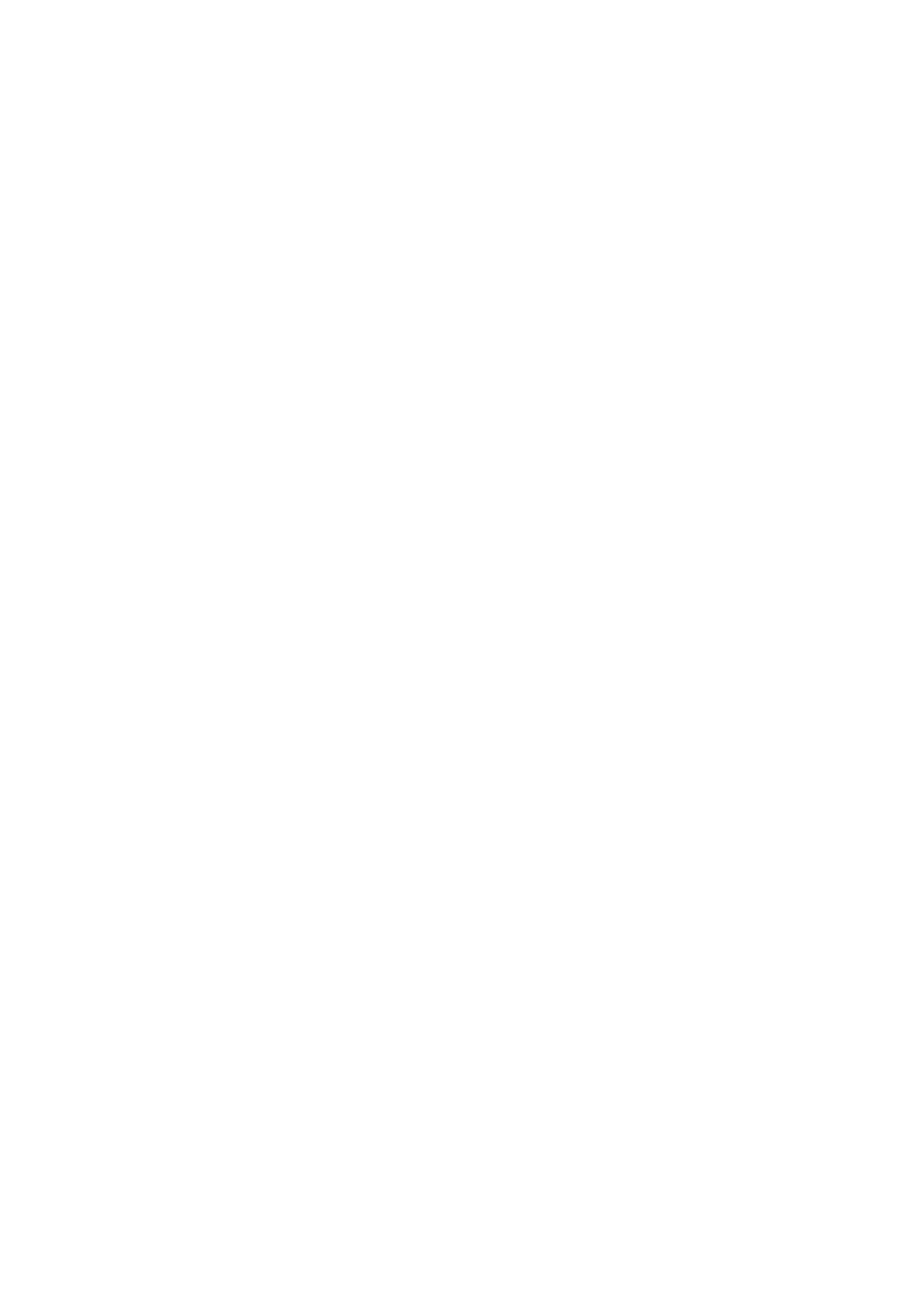## **Scottish Parliament**

## **Subordinate Legislation Committee**

*Tuesday 17 April 2012*

[The Convener *opened the meeting at 14:34*]

### **Decision on Taking Business in Private**

**The Convener (Nigel Don):** I welcome members to the 10th meeting in 2012 of the Subordinate Legislation Committee. We have received no apologies. I remind members and everybody else to turn off mobile phones, please, so that they do not interfere with the broadcasting system.

Under agenda item 1, it is proposed that the committee take in private item 7, which is consideration of the evidence that we are about to take on the Welfare Reform (Further Provision) (Scotland) Bill. Are members content to do so?

**Members** *indicated agreement.*

## **Welfare Reform (Further Provision) (Scotland) Bill: Stage 1**

14:34

**The Convener:** Agenda item 2 is evidence on the Welfare Reform (Further Provision) (Scotland) Bill.

I welcome our visitors from the Scottish Government—namely, Chris Boyland, who is the bill manager, Ann McVie, who is a team leader in the welfare division, and John Paterson, who is from the legal directorate. Chris Boyland will make an opening statement.

**Chris Boyland (Scottish Government):** Thank you for inviting us to come and give evidence.

The committee will be aware that the bill has its genesis in the legislative consent process for the United Kingdom Welfare Reform Act 2012 and the Scottish Parliament's partial refusal of legislative consent for that act. The bill that is now before you makes a provision to confer powers on the Scottish ministers in respect of the introduction of universal credit and the personal independence payment that would have been made by the UK act, had the Scottish Parliament granted full legislative consent.

The bill"s policy intent is to do nothing more and nothing less than the relevant clauses of the UK act; the bill provides a practical means to a necessary end. It will give the Scottish ministers powers to make changes to devolved legislation in consequence of the UK act. The powers are needed mostly—albeit not exclusively—to ensure that the legislative basis for access to devolved passported benefits, such as free school lunches and blue-badge disabled persons parking permits, can be properly adjusted to take account of the new UK system, and to ensure that there will be no unfortunate consequences in respect of the provision of such important benefits in Scotland.

The committee will have questions about the extent of the powers that the bill will delegate to ministers, how wide ranging they are, and whether there are existing powers that could make some of the necessary provisions. We would be happy to take questions on those points and others in due course. However, I would like to remind the committee that the bill will not confer powers generally in relation to social security, but that it will confer powers specifically in consequence of the UK act and that there are links to that act throughout the bill.

In so far as the powers that are to be conferred on ministers can be described as being wide ranging, that is entirely because the work that we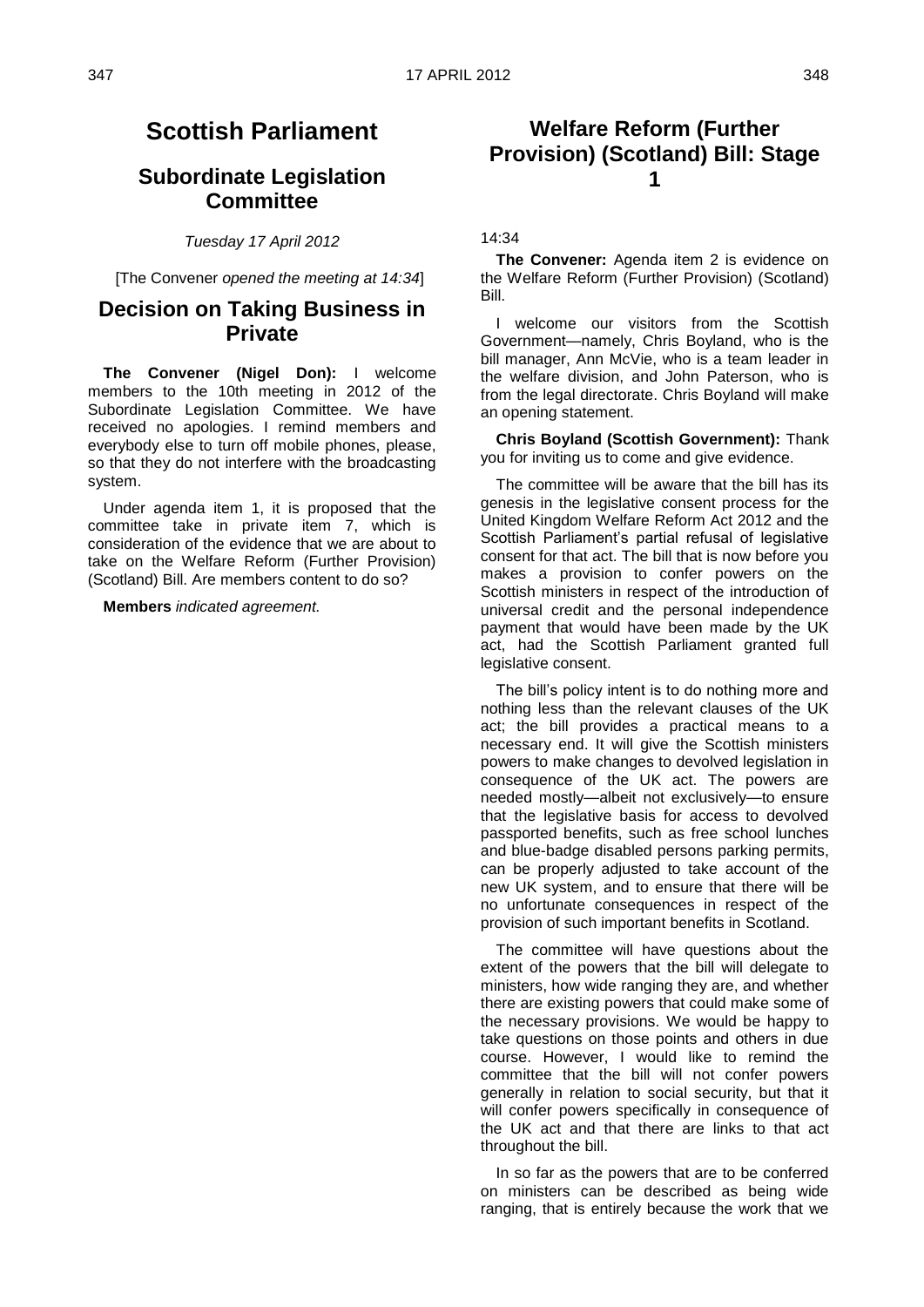need them to do is also wide ranging. I will clarify that point. Although the primary policy intent of the bill is to ensure continued access to passported benefits, we also need the bill to make a number of technical changes to primary and secondary legislation in relation to other devolved matters. Examples of the changes are provided in the delegated powers memorandum.

The committee may have concerns about the timetable and the pace at which the changes need to be made. It is worth putting on the record that the timetable is not of our making, but is driven by the pace of the UK Government"s welfare reforms. The committee will be keenly aware that the greater part of the work that the bill enables will come at the subordinate legislation stage, which is when the practical operational adjustments will be made. The tight timetable for the bill has been set in order to allow as much time as possible for that practical work to be carried out.

The committee may have concerns about the amount of available detail. The detail—or perhaps the lack thereof—will be one of the main themes of the legislative process of the bill.

The bill is the shape that it is because the vital operational detail on the new UK system, which we need in order to make the necessary adjustments to our subordinate legislation, is simply not yet available. According to the UK Government, that detail is unlikely to available before June at the earliest. That is why the bill is essentially a piece of enabling legislation. The detail of the adjustments that we will make will have to be set out later, once we have the information that we need on the UK system. We do appreciate the committee"s desire for the detail, and we will do our best to provide whatever we can as early as we can.

By way of assurance on that point, the committee will be aware that the Cabinet Secretary for Health, Wellbeing and Cities Strategy gave an undertaking by letter to the convener of the Welfare Reform Committee that we will make available the material on the relevant subordinate legislation that is at our disposal to that committee. As I have said, we will provide what we can as soon as we can, but we remain grateful for the forbearance and willingness of all of the committees involved in the process to proceed on that basis.

That is all that I have to say by way of introduction. We would be more than happy to take any questions that members may have.

**The Convener:** Thank you very much, Mr Boyland. That is much appreciated. We have a range of questions, some of which you have preempted to an extent, but there are still issues that we want to cover.

**James Dornan (Glasgow Cathcart) (SNP):**  You went some way towards answering the first question that I would have asked, which was about the width of the delegated powers and the fact that the bill does not contain much detail. Can you tell us more about the reasons for the lack of detail, or is the situation pretty much as you described it?

**Chris Boyland:** The essential reason for the lack of detail is the unavailability of information from the UK Government—as we have touched on. We could perhaps say something about the range of things that we need powers to make changes to under the subordinate legislation process.

**Ann McVie (Scottish Government):** I will step back a little. One primary purpose of the bill is to enable us to protect access to passported benefits from April 2013, when the UK Government will introduce universal credit and personal independence payments. Our goal is to have in place adequate arrangements to protect that access from April 2013—that is the end point from which we are working back.

The timescale is tight and our focus has been on quantifying existing passported benefits. That might sound like a simple task, but nobody has looked at passported benefits in the round before, so collating all that information in one place in the Scottish Government has been challenging. We now have a table that shows the list of passported benefits, a rough idea of the number of recipients who benefit from them and the eligibility criteria against which people are assessed. That is one piece of policy work that we have done.

In parallel, we have tried to scope the number of acts and instruments that refer to the six benefits that are being withdrawn and replaced with universal credit. That has been an even larger piece of work. Some of the benefits that are being withdrawn have been in place for quite a number of years. The current estimate is that something like 20 acts and more than 100 pieces of subordinate legislation either refer to the benefits that are being withdrawn because of the introduction of universal credit or will be affected by the removal of disability living allowance and its replacement by the PIP. The scale of the operation to map out what we need to change means that the task remains challenging.

We have not finished; we are still scoping what we need to consider. We will then need to work out what we will change and how we will do that. That takes us back to the approach to the bill, which gives us the flexibility to do what we need to do for April 2013.

**James Dornan:** That was a full answer to my first question.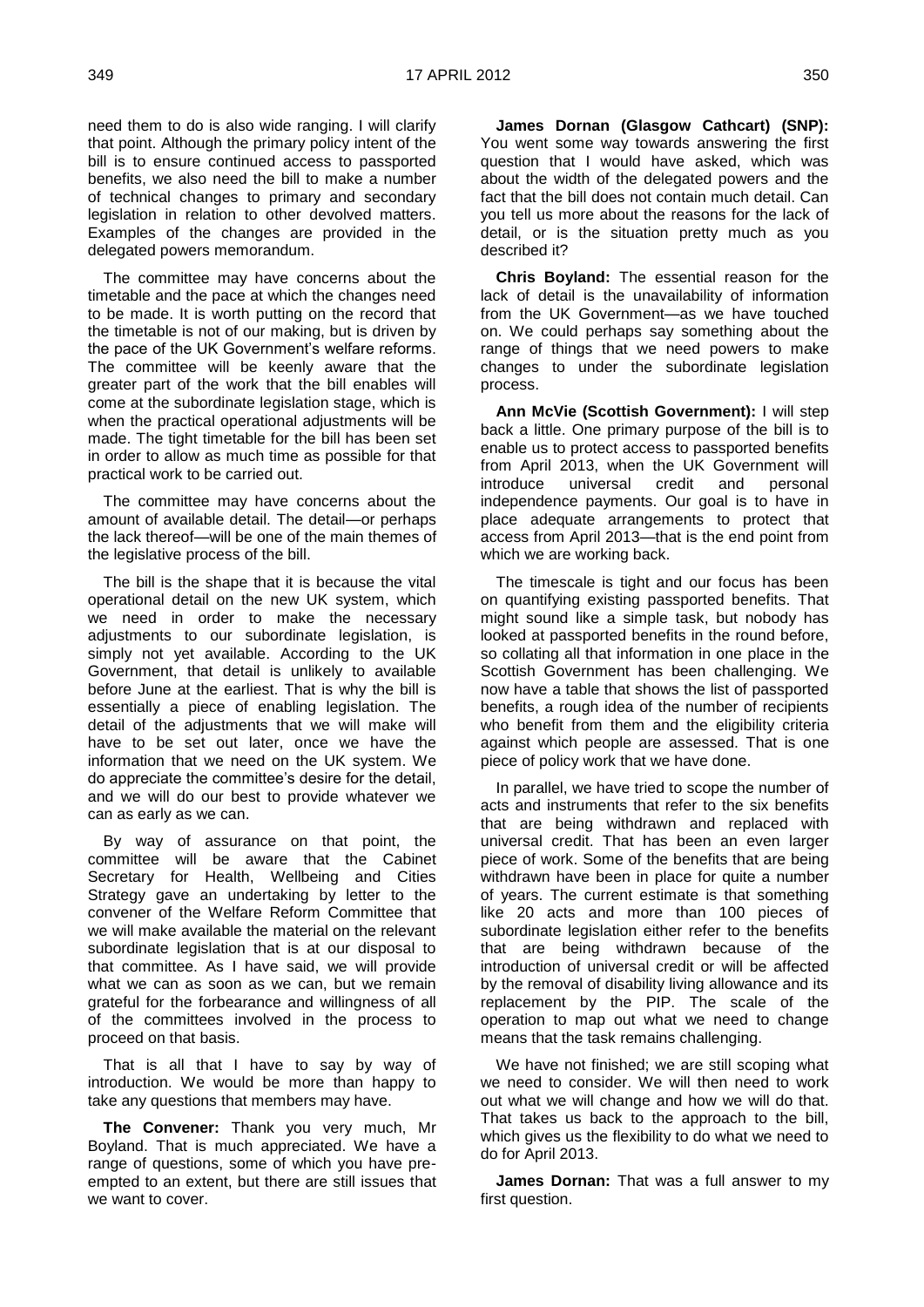As was noted in the debate on the legislative consent motion on the UK Government"s bill, the Westminster Joint Committee on Human Rights criticised that bill and said that an approach

"which focuses on a framework in primary legislation accompanied by multiple regulation-making powers ... can undermine parliamentary scrutiny."

The JCHR also expressed concern that reliance on subordinate legislation could risk incompatibility with rights under the European convention on human rights. Has any thought been given to those points?

**John Paterson (Scottish Government):** On parliamentary scrutiny, I understand that the debate in December on the legislative consent motion made reference to a study, by the Strathclyde centre for disability research, on the potential human rights implications of the UK Government"s plans to disqualify people who live in residential care homes from receiving the mobility element of the DLA. Those plans were dropped, and Maria Miller announced on 1 December 2011 that care-home residents will continue to receive the mobility component. The Scottish Government had expressed concerns about that proposal right through the process, so it welcomed that change.

By virtue of its including regulation-making powers that will be subject to parliamentary scrutiny, the Welfare Reform (Further Provision) (Scotland) Bill will ensure that appropriate levels of scrutiny that the Parliament has approved will be given to secondary legislation.

As for concerns about incompatibility with rights under the European convention on human rights because of relying on subordinate legislation, I say first that it is beyond the Scottish ministers' powers to make any secondary legislation that is incompatible with convention rights. That is the first protection.

#### 14:45

I would also say that the JCHR"s concern was raised in the context of changes to the social security system that are being made by the United Kingdom Parliament, as opposed to the types of change that will be made by secondary legislation under the bill, which is about putting in place a mechanism to allow changes to be made so that where, for example, the disability living allowance no longer applies and has been replaced by the personal independence payment, that change can be reflected in legislation, so that the passported benefit can continue to be paid.

**Mike MacKenzie (Highlands and Islands) (SNP):** Given that the primary legislative objective is limited to ensuring continued access to passported benefits—we have just heard that you have done a lot of work to identify them—why is it necessary for the powers to be framed so broadly? It seems to me that you are beginning to get an understanding that might allow them to be framed more narrowly.

**Ann McVie:** I think that, by saying that we are beginning to understand what needs to be done, you have answered your own question. We are not at the end of that process yet. I cannot say today that we have identified every piece of legislation that might need to be amended as a consequence of the changes that are happening as a result of the UK act.

The ways in which the benefits have been used or referred to in Scottish legislation are quite diverse. There are a few examples in the delegated powers memorandum. Others include the Bankruptcy (Scotland) Act 1985, which refers to benefits that are being withdrawn as things that are not treated as income for the purposes of assessing eligibility to repay debt. That might not immediately strike you as being something to take into account in thinking about welfare reform changes.

Another example is in the Representation of the People (Electoral Registration Data Schemes) Regulations 2011, which deal with people who cannot vote on their own part because of disability. The range and scale of the things that we are trying to grapple with at the moment are diverse and broad. We certainly have not come to a firm view about everything that needs to be changed, and we definitely have not yet come to a view about how we might want to change the references in legislation.

**Mike MacKenzie:** As well as your undoubted other talents, you also seem to be something of a mind reader, because you have answered the question that I was going to ask next. I will just pass on that question, as you have given a good explanation of the situation.

**John Pentland (Motherwell and Wishaw) (Lab):** Some of the passported benefits to which the Scottish Government refers are regulated using the existing powers to make subordinate legislation, so why are the current powers not considered sufficient to make changes to those regimes?

**John Paterson:** It is true that some of the powers will be sufficient to make the changes that will ultimately be made. However, at the moment, it is not possible to say exactly what the changes will be to a particular provision, which means that we cannot say whether the power that is available under subordinate legislation will be apt to make the change that we ultimately want to make. Against that background, we are looking to take a general power to allow us to make the changes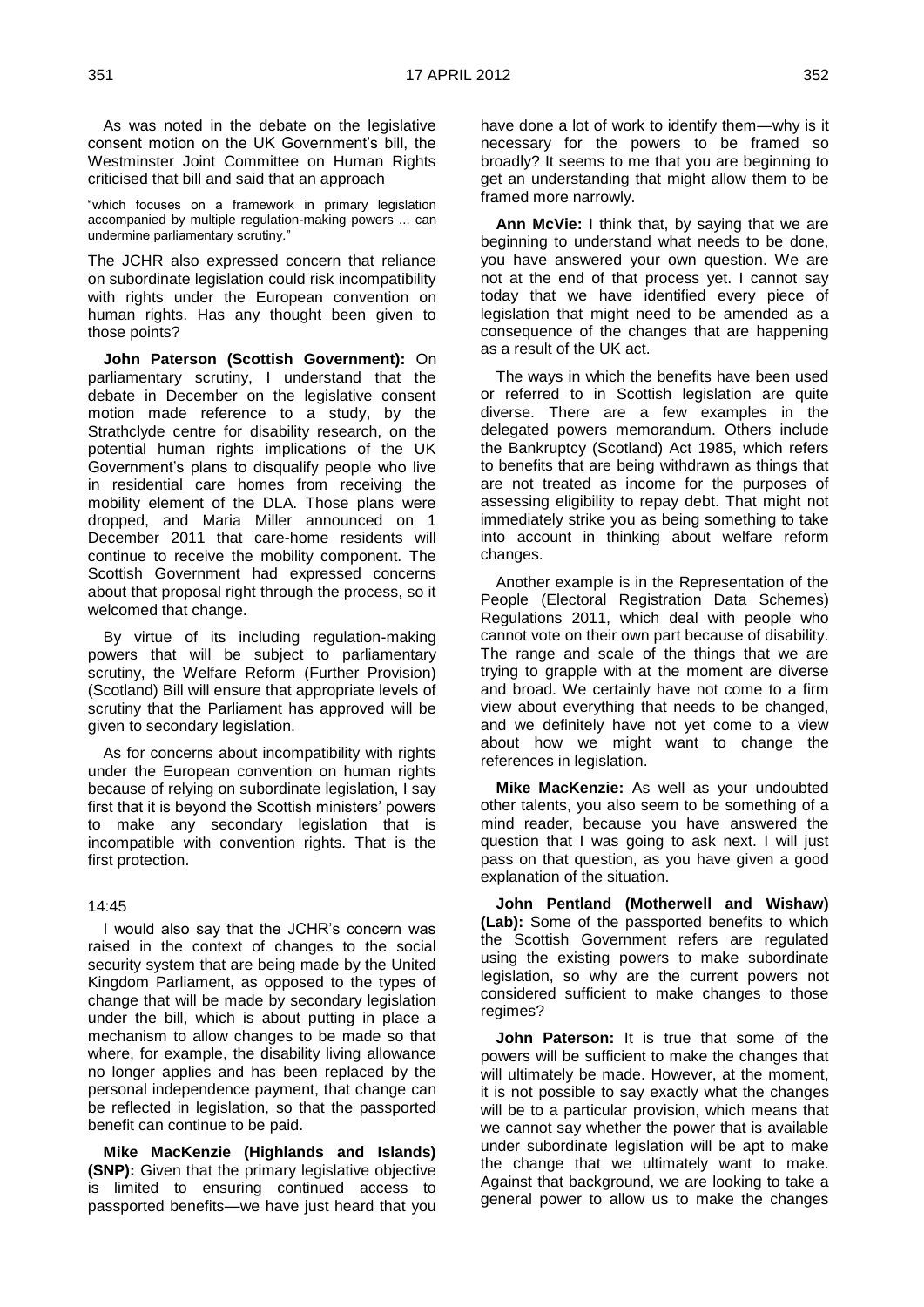that we need to make in order to ensure that passported benefits are available.

If we were to make a guess, we might say that 50 or 70 per cent of the changes that ultimately need to be made could currently be made under existing secondary legislation, but we cannot say exactly what changes those are. If we came back to you in 12 months and said that we had been able to make 70 per cent of the changes that are needed to ensure that passported benefits are available from 1 April 2013, but we had not been able to make the remaining 30 per cent because we did not take wide enough powers, the committee might want to criticise us for that.

**Chris Boyland:** We also need to keep options open for ministers in order to ensure that, when we come to the subordinate legislation process, we are able to advise ministers that they can make the changes through either an existing power or through powers that have been delegated through the bill. They will then be able to choose the appropriate option. By framing the bill in this way, we are seeking not to close things off but to keep options open.

**John Pentland:** You have probably answered this question, but I will ask it all the same. If the existing regimes require a higher level of scrutiny or other preconditions, such as consultation of interested groups, to be satisfied, should the same preconditions apply to the exercise of those powers? How would the Government ensure that that happened? If more stringent conditions apply to powers that are already available, will those existing powers be used in place of the new powers?

**John Paterson:** We have not ruled out keeping the same level of scrutiny or the same preconditions if ministers decide that there are sound policy reasons for doing so. However, the amount of effort that would be required to meet existing preconditions in relation to, for example, a very minor change might not be justified in terms of Government resources and parliamentary time. If a major change was going to be made and a power already existed in secondary legislation that required consultation, it might be thought appropriate to use that power, have the consultation and then make the change.

However, given the very short timescale—we expect to have more information by June and must have measures in place by next April—the duty to consult might take so long that it might not be practicable. Indeed, consultation might not be particularly appropriate or useful, because we might be talking about only a very minor change, such as changing references to DLA to references to the PIP. In such cases, consultation would only delay the implementation of the change that would be necessary to allow the passported benefit to

flow from 1 April, and we would seek to use the new power to ensure that it was available. Other proposed changes might be very substantial, so it would be appropriate to proceed with consultation under the existing legislation.

**The Convener:** In his opening statement, Mr Boyland said that everything in the bill refers to the UK act. I suspect that you know this very short bill by heart, but I refer you to section 3(2)(b), which says:

"The regulations may ... contain provision not by itself in consequence of ... that Act".

That is not something that we see in most pieces of devolved legislation. Why does the provision need to be so wide ranging?

**Chris Boyland:** First and foremost, I point out that when I said that the bill will do nothing more and nothing less than the UK act, I prefaced that with a reference to policy intent. The bill gives ministers powers to make adjustments that are necessary as a consequence of the UK act which, indeed, was the intention behind the relevant clauses in the original UK act.

We have had a little more time to think about the bill"s content than our Westminster colleagues might have had when they were drafting the respective clauses in their bill and, as a result, we have been able to consider the mechanism that might need to exist in the future as well as the immediate need to make these changes by 2013.

Let us take as an example the use of a means or income threshold to replace entitlement to certain benefits as the trigger for passported benefits. We might assume that people who receive £16,000 or less—I am talking purely hypothetically—will receive some passported benefits. In the future, £16,000 might no longer be an appropriate threshold if we are to deliver benefits to the people who need them, because the cost of living will have changed and inflation will be such that £16,000 is no longer a valid trigger. We want to provide a mechanism that will allow the figure to be changed—it is most likely to be increased—so that it continues to identify the recipient group that we want it to identify, without our having to have recourse to primary legislation every time we want to make a change.

**Ann McVie:** May I pick up on that point from a policy perspective?

#### **The Convener:** Please do so.

**Ann McVie:** Universal credit will be a different type of benefit from income support and jobseekers allowance, in that it will cover people who are in work as well as people who are out of work. We do not yet know what the level of universal credit will be, but the minimum award will be 10p. From a policy perspective, the issue is not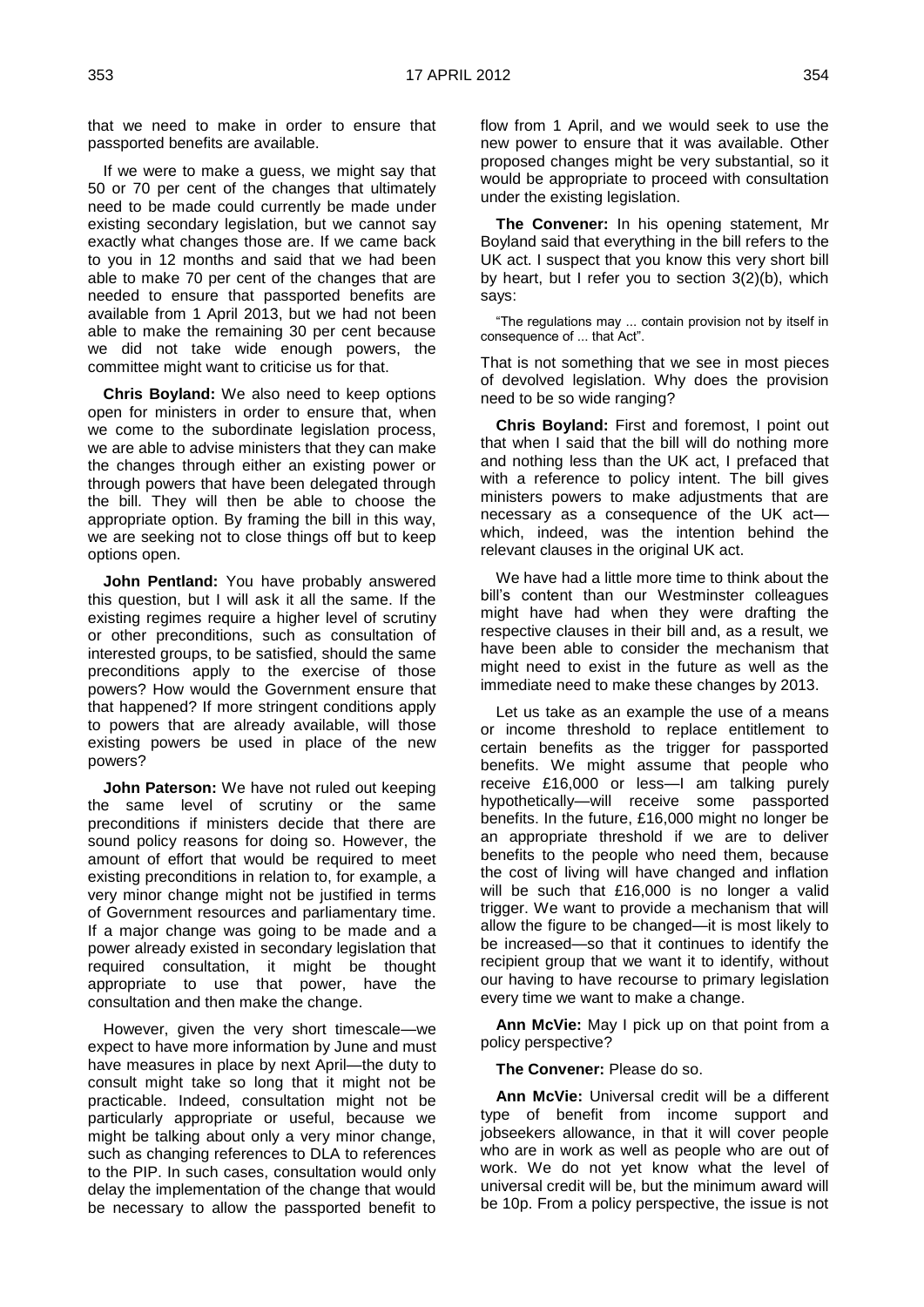as simple as replacing all references to the benefits that are vanishing with "universal credit", because we are not talking about like-for-like change.

The provision offers a way of future proofing how we might choose to identify a separate hook for passported benefits. It gives us a mechanism for changing a threshold in line with inflation, if we choose to do that, without going back to primary legislation, as Chris Boyland said.

**The Convener:** In essence, we are looking at a provision that will enable the Scottish ministers to bring forward pretty much anything that might relate to social security in Scotland. We need appropriate mechanisms for scrutinising such a provision, which is what this committee is all about. It appears that the provision has been drafted to be about as wide as it could be. I am not suggesting that you are making a bad job of defending such an approach, but can you tell me what limits it will have?

**Chris Boyland:** Reference to the UK act is present throughout the bill. Every substantive section contains the words "the UK Act". Section 3, on ancillary provision, will allow provision even in

"indirect consequence of a relevant portion of the UK Act".

**John Paterson:** What can be done under the bill is action in consequence of the UK Welfare Reform Act 2012. Section 3 will ensure that in the future, when the Scottish ministers can no longer rely on a direct link between what they want to do and something that was done under the Welfare Reform Act, they will be able to rely on an indirect link. Ministers will be able to say, "On the introduction of universal credit, we changed a reference to "income support" to "income of £12,000 a year"" and then use section 3 to change the figure to £13,000 or to make some other change. It will always be about matters that are within devolved competence and that in a general sense are not just directly but indirectly consequential to the UK Welfare Reform Act 2012.

**The Convener:** Could the Scottish ministers regulate on a matter that the 2012 act does not cover, because it had not been thought of? Let me offer a hypothetical situation, which might be wrong. You talked about benefits being predicated on a certain level of income. Let us suppose that a benefit is predicated on the number of children that a person happens to have—I do not know whether that is relevant. Would it be possible for such a criterion to be introduced by regulation if it had not previously applied?

**John Paterson:** Yes—if the change could be traced back to a change that had been made by the UK Welfare Reform Act. However, if it could not be traced back to the UK act, the answer is no.

**The Convener:** Would that be possible if the criterion in question was one that related to a benefit that was covered by the UK act, but which had not previously been thought of?

**John Paterson:** That would be possible if it were covered by the UK act but, if it were not, that would not be possible.

#### 15:00

**The Convener:** I think that that takes us far enough.

I want to pick up on one other issue. Has any thought been given to the inclusion of a sunset clause or some other way of recognising that what we are talking about might be a temporary piece of work and of ensuring that we revisit the issue at some point?

**John Paterson:** I do not think that this is a temporary piece of work. We propose to make changes through subordinate legislation to a fairly wide body of legislation that relates mainly to passported benefits. We expect that those passported benefits will continue to be made available in five, 10 and 20 years' time. It would not be appropriate to have, say, a five-year sunset clause, because the ability to pay the passported benefits would go in five years' time.

**The Convener:** I think that, in that case, the Parliament would have to consolidate what it had previously done and establish it in statute rather than in regulations. That is the answer, although I am not necessarily advocating that that is a good thing to do. I just wanted to clarify the Government"s thinking on the subject.

**John Paterson:** That would be possible; it would be possible to make primary legislation that consolidated all the changes that had been made under the powers in question.

**The Convener:** Thank you very much. We now come to the meat of the issue, which is scrutiny.

**Chic Brodie (South Scotland) (SNP):** Good afternoon. In the course of the discussion, comments have been made on the state of the legislation in the UK and the fact that as much time as possible is needed and that the changes could be substantial. Can you share with us the details of the implementation timetable, given that the endgame date is 1 April 2013? What is the timetable for the Scottish Government, as you see it?

**Ann McVie:** We are working towards having everything in place for April 2013. We know for sure that the first lot of regulations that the Department for Work and Pensions will produce on universal credit will appear no earlier than June of this year, but—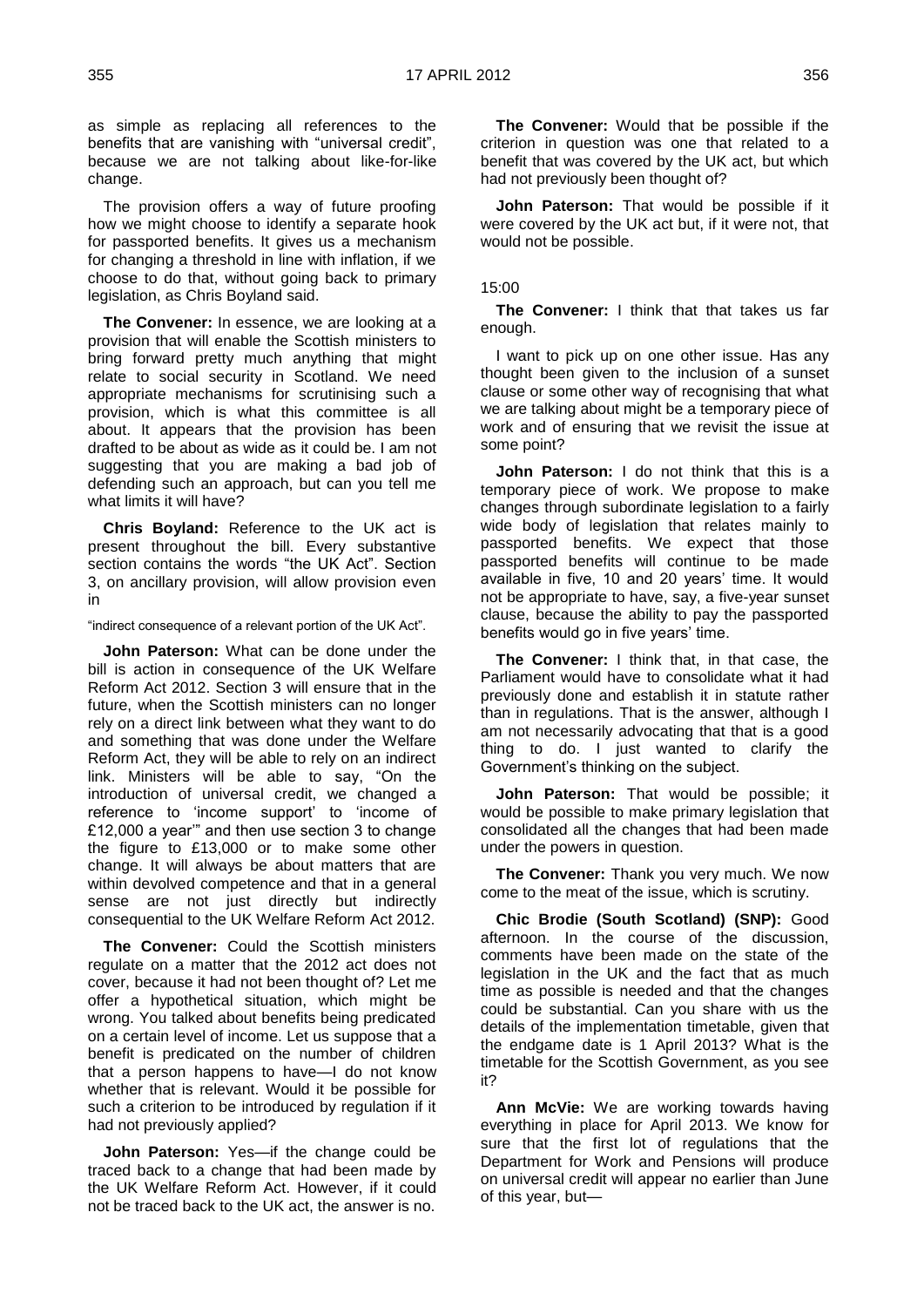**Chic Brodie:** Do you believe that the DWP is on target?

**Ann McVie:** As far as I understand it; I was just about to say that those will be the first detailed regulations that we will see, but we know for a fact that the DWP intends to introduce further regulations at Westminster, and that that will not happen until the autumn. Understanding the detail of what will happen with universal credit and PIPs will be a gradual process. It will be towards the end of this calendar year before we are clear on the full detail of how the new benefits will operate.

**Chic Brodie:** What would the implications be if we missed that date—1 April 2013?

**Ann McVie:** Universal credit and PIPs both come into force across the UK on 1 April 2013. The PIP system will begin to be rolled out across the UK from that date, so if we do not have alternatives in place by then, we will lose the hook for any PIP-related passported benefit for which the Scottish Government is responsible.

The main roll-out of universal credit across the UK will not start until October 2013, but the DWP is planning to launch a pathfinder from April 2013. If anyone in the pathfinder area were to leave it and come to Scotland, we would lose the ability to pay them a passported benefit for which the Scottish Government was responsible if we did not have arrangements in place for 1 April 2013.

**Chic Brodie:** Thank you.

In the debate in December on the legislative consent motion relating to the UK act, the Cabinet Secretary for Health, Wellbeing and Cities Strategy said that conferring powers through Scottish primary legislation

"will give the Parliament the opportunity to scrutinise more fully the implications of the changes".—[*Official Report*, 22 December 2012; c 4946.]

How will the bill deliver fuller scrutiny than would have been allowed with the UK bill?

**Chris Boyland:** I ask the committee to consider hypothetically the level of scrutiny that it would have had if the measures had remained in the UK bill. I suggest that, if the measures had stayed in that bill rather than being in a separate piece of Scottish legislation, the extent to which not just this committee but any parliamentary committee would have been consulted on the detail of the measures would have been much less.

I will return briefly to our discussion of section 3(2)(b) of the Scottish bill, which is an example of one way in which we might be able to improve on measures that were in the UK bill before the legislative consent motion was voted on. The Parliament also has an opportunity to amend the

Scottish bill, which it would not have had if the provisions had remained in the UK bill.

For all those reasons put together, I certainly think that the cabinet secretary was correct to say that, because the bill is Scottish legislation, the level of scrutiny that will apply to the provisions under it will be greater than it would have been if the provisions had just stayed in the UK bill.

**Chic Brodie:** The expectation is that the full 40 days" scrutiny will be available as a minimum. When will drafts of instruments be available and will they be shared with the Parliament?

**Chris Boyland:** We touched on that to an extent when we described our work programme. Our firm commitment is to provide what we can as soon as we can. Drafts are unlikely to be available within what we see as the timetable for the bill; they are more likely to come forward in the subordinate legislation process that will start afterwards.

**John Paterson:** Drafts are unlikely to be available while the bill is being considered, because it will be June before anything starts to flow through from Westminster and Whitehall.

**The Convener:** I take your point that drafts are unlikely to be available while the bill is being considered, so I will move ahead to the point when delegated legislation is introduced and comes to the committee. I need not rehearse with you the timetables that will apply then. Are you confident that you will be able to meet those timetables, so that instruments get proper scrutiny not just in this committee but in subject committees?

**John Paterson:** We certainly intend to comply with statutory requirements and to lay instruments as soon as is practicable. We cannot rule out circumstances in which legislation must be made on a shorter timescale, although that is very much to be avoided. We look to comply fully with requirements.

**The Convener:** Forgive me—I do not know how such things work. Are you having discussions with the folk down in Westminster—the officials—so that there is a reasonable expectation that they will complete their process in time for us to go through our process? If they need to have measures in place only for April 2013, they could in principle leave us with a day in which to do our process, although I do not suggest that they want to do that.

**Ann McVie:** We are in fairly close contact with our counterparts in the DWP about the issue and they are alert to the timetable. Similarly, they are anxious to ensure that we make the changes in our legislation that we need to make, so that things operate properly across the UK. DWP officials know the timescales to which we are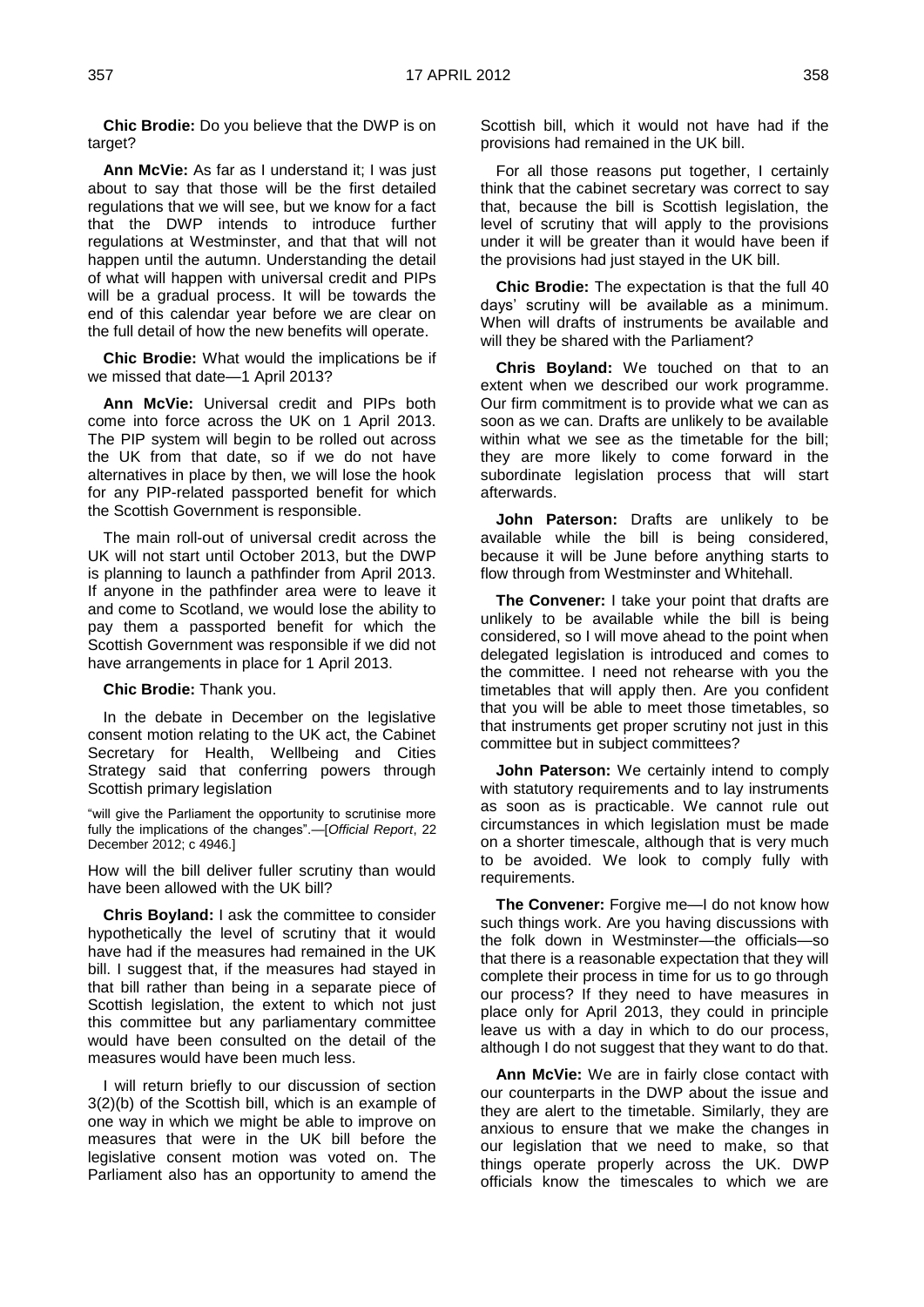working, and it is in their interests to help us to meet the timetables.

**Chic Brodie:** Why is that in those officials" interests?

**Ann McVie:** They know that lots of references are made to benefits that are being withdrawn. They are concerned about a risk arising if the Scottish Government and the Welsh Government do not play their part, in the same way as Government departments at Westminster need to review their legislation that has hooks to benefits that are being withdrawn. Officials are aware of the need to make a raft of changes to legislation in the different parts of the UK. That is something that they have in their sights. It is not that they regard the matter as their responsibility but that they know that changes must be made and, as part of their broader implementation plan, they want to ensure that we are alert to the changes that we need to make.

**Chic Brodie:** Given that the start date is 1 April, we are talking about the beginning of financial year 2013-14, so there are financial considerations. The powers in the bill are broad and could be used not only to maintain the status quo but to deliver significant changes to the devolved benefits regime. What is the potential financial impact of the proposed powers?

**Chris Boyland:** The financial memorandum that was lodged with the bill provides details of the envelope within which the changes will take effect. Officials currently have no basis on which to proceed other than on the assumption that entitlement will continue for roughly the same recipient group as currently receives the benefits—or as close as we can make it. If that is the case, the financial implications should not be proportionately terribly significant, because the cost of providing the benefits will be roughly equivalent.

There will be cost changes as part of year-onyear inflation and what have you. Where possible, we have identified such costs in the financial memorandum. Some budgets for benefits have already been allocated, and that has also been identified in the financial memorandum. However, broadly speaking, until a policy decision is made—

**Chic Brodie:** Did you say that budgets have already been allocated?

**Chris Boyland:** Some of them have been.

**Chic Brodie:** Are they predicated on the existing situation, notwithstanding the changes that are coming through in the legislation?

**Chris Boyland:** As things stand, that is the case in some instances. Off the top of my head I cannot tell you which ones.

Until there is a policy decision to vary entitlement one way or the other, the information that we provided on the financial implications is as close as we can get to the financial picture.

**John Scott (Ayr) (Con):** The full scrutiny process takes about the same amount of time, whether an instrument is subject to the affirmative or the negative procedure. What difficulty would be caused if the Parliament required the affirmative procedure in all cases?

**John Paterson:** It is fair to say that the affirmative procedure would not be appropriate in all cases. Very minor changes simply do not merit the affirmative procedure. Members are aware of the demands that the affirmative procedure makes on the time of committees and the Parliament.

**John Scott:** Okay. It says in the delegated powers memorandum that the affirmative procedure will apply to instruments that make textual changes to primary legislation, and that the negative procedure is regarded as appropriate in other cases. To what extent is it considered that amendment to primary legislation will be required, as opposed to amendment to secondary legislation? To what extent will such changes differ in their content, effect and financial impact?

**John Paterson:** Our current figures show that, in relation to secondary legislation, roughly 120 instruments fall to be amended and, in relation to primary legislation, roughly 21 acts fall to be amended. Members should bear in mind that those are not definitive figures. However, the figures give an idea of what will happen; we are talking about six times as many pieces of secondary legislation as pieces of primary legislation.

It is difficult to answer your question about the content, effect and financial implications of instruments, because instruments will vary from case to case. Some will have significant effect, in that they will broadly continue to make a passported benefit available to the group that currently receives it; others might have an effect that varies in some way, depending on the policy. At the moment, however, I am unable to draw a distinction between the content, effect and financial implications of changes to primary and secondary legislation.

#### 15:15

**John Scott:** It is possible for amending subordinate legislation and stand-alone provision to have the same impact as changes to primary legislation. Given the bill"s wide powers, it seems that the Government cannot predict at this point when the higher level of scrutiny will be appropriate. Would it therefore be reasonable for instruments made under the bill to be subject to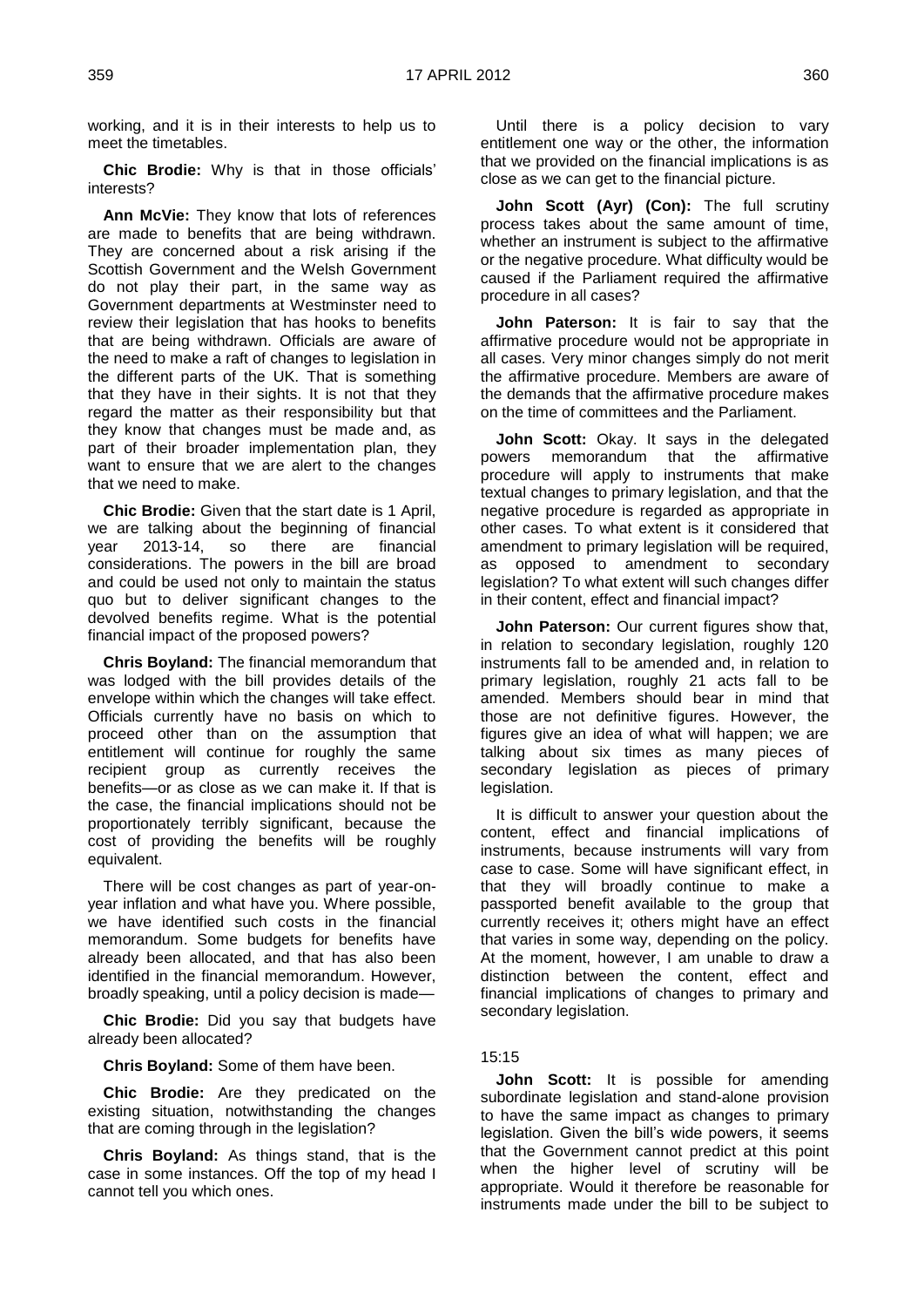affirmative procedure when they change primary legislation and to be subject to the open procedure in other cases? Would that not enable the Government to choose either the affirmative or negative procedure and to explain its approach to Parliament when it introduces such subordinate legislation?

**John Paterson:** I feel that the current approach, in which the affirmative procedure is used for amendments to primary legislation and the negative procedure for amendments to secondary legislation, has some logic. For example, with regard to amendments to primary legislation, the Parliament has already voted on the actual wording of that legislation and, instead of allowing certain provisions to be made in secondary legislation, has determined that particular terms are sufficiently important to be used in primary legislation. As a result, when you come to make amendments, there is a qualitative difference between that kind of amendment and an amendment to secondary legislation. The logical thing would be to maintain such a differentiation for amendments made using the powers in this bill. In other words, amendments to primary legislation would use affirmative procedure and amendments to secondary legislation negative procedure.

**Michael McMahon (Uddingston and Bellshill) (Lab):** I want to return to Ms McVie"s comment about hooks. One of the hooks for passported benefits that have been identified in evidence to the Welfare Reform Committee is council tax benefit, and it was acknowledged that some hook or legislative vehicle had to be found to allow the Scottish Government to take those powers. Has that matter been examined further and is subordinate legislation one of the vehicles that are being considered?

**Chris Boyland:** As I understand it, it is not an existing hook.

**Michael McMahon:** But the benefit itself is going to be devolved to the Scottish Government. As a result, it will be a hook for the passported benefits that will be distributed by local authorities.

**Chris Boyland:** It is possible to use council tax benefit in the way that you have described—if I have understood you correctly. However, we have not developed our policy thinking in that regard enough to be able to make much comment on the matter right now. Perhaps, in light of our continuing engagement with the Welfare Reform Committee, we can take it away, give it some more consideration and report back on it.

**Michael McMahon:** Is council tax benefit referred to in the UK act? If so, might this bill be the vehicle for it?

**Chris Boyland:** The UK act makes little mention of council tax benefit, other than to abolish it; almost everything to do with the benefit happens outwith that act. The devolution of council tax benefit—if that is what you want to call it amounts to the transfer of funding from the UK Government to the Scottish Government through existing funding mechanisms and, as things stand, the successor arrangements for council tax benefit in Scotland very much fall outside the bill"s scope. We are happy to consider and discuss the possibility of using it as a hook for some passported benefits, but we will need to go away, consider the matter and report back on it.

**The Convener:** You have talked a lot about passported benefits, which are the bill"s primary task. Does the Government intend to use the bill to deal with other—clearly ancillary—matters?

**Chris Boyland:** As I said in my opening remarks, the bill"s policy intention is to mirror the intention behind the clauses that were taken out of the UK bill as a consequence of the Parliament"s vote on the legislative consent motion. Personally, I would say that, given the timescale, we have quite enough to do on passported benefits without seeking to add to our work.

**The Convener:** I am grateful for that reassurance. Do members have anything to add?

**Chic Brodie:** I do wish the Government would change the date from 1 April to 2 April.

**The Convener:** I take the point, but I suspect that that is outwith our control. I should also add that, in my previous remarks about officials" relationship with the British Government, I did not in any way intend to suggest that officials down there would not want to help or co-operate with you. I know far better than to suggest such a thing as far as officialdom is concerned and I am sure that you are having a very good time trying to make all this work.

I thank our witnesses for attending the meeting and their comprehensive responses. I suspend the meeting briefly to allow them to leave.

#### 15:21

*Meeting suspended.*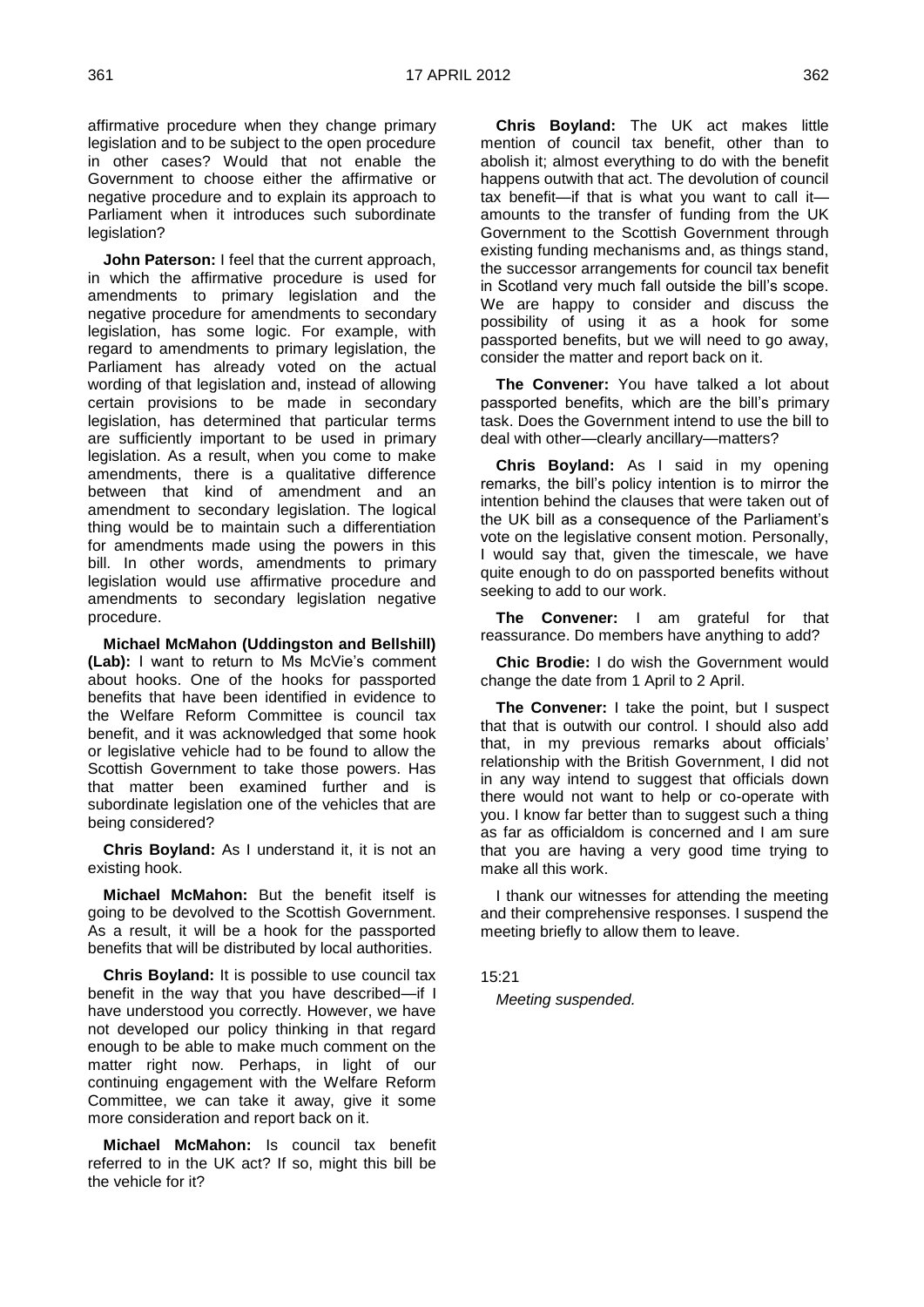15:24 *On resuming—*

## **Instrument subject to Affirmative Procedure**

#### **Waste (Scotland) Regulations 2012 [Draft]**

**The Convener:** New duties are imposed by new section 34(2L) and (2F) as read with (2H) of the Environmental Protection Act 1990, which the regulations create. The scope of those duties will be informed by a code of practice to be issued by the Scottish ministers that is not subject to parliamentary scrutiny. The clarity of the new offences created of failing to discharge those duties requires to be assessed in conjunction with that code of practice, which is not yet available. The lead committee may wish to explore the scope of the duties and the clarity of those offences as part of its consideration of the instrument.

Does the committee therefore agree to draw the attention of the lead committee to the duties that are imposed by new section 34(2L) and (2F) as read with (2H) of the Environmental Protection Act 1990, which the regulations create?

#### **Members** *indicated agreement.*

**The Convener:** The Pollution Prevention and Control (Scotland) Regulations 2000, which are amended by these regulations, have now been amended 24 times. Does the committee agree to write to the Scottish Government to suggest that the 2000 regulations would merit consolidation, and to ask whether the Scottish Government has plans to consolidate them?

#### **Members** *indicated agreement.*

**The Convener:** I note that our legal advisers have said that the 2000 regulations are "impossible to follow". We might want to endorse their judgment.

## **Instruments subject to Negative Procedure**

#### **Public Contracts (Scotland) Regulations 2012 (SSI 2012/88)**

#### 15:26

**The Convener:** The drafting of schedule 1 appears to be defective, in that the list of contracting authorities in the schedule omits health boards that are constituted under section 2 of the National Health Service (Scotland) Act 1978. Does the committee agree to draw the instrument to the attention of the Parliament on reporting ground (i), as the drafting appears to be defective?

**Members** *indicated agreement.*

**Chic Brodie:** How on earth can one miss out national health service boards from the list of contracting authorities, when they are the largest spenders of public money?

**The Convener:** I hope that that is a rhetorical question, because I am sure that I do not have a good answer for you.

**Chic Brodie:** It is a rhetorical question. That defies belief.

**The Convener:** I am sure that it will be noted elsewhere.

Schedule 1 also includes within the list of contracting authorities the National Archives, the General Register Office for Scotland and the Scottish Record Office. The Scottish Government has acknowledged that the listing requires to be amended to take into account the merger of the National Archives of Scotland with the General Register Office to form the National Records of Scotland.

There is a further drafting error in schedule 1. The reference to the Crofters Commission should be to the Crofting Commission, which is the correct designation of the commission when the regulations come into force on 1 May 2012.

Does the committee agree to draw the instrument to the attention of the Parliament on the general reporting ground in those two respects?

#### **Members** *indicated agreement.*

**The Convener:** Finally, does the committee welcome the fact that the Scottish Government has brought forward an amending instrument to correct those errors in time for the coming into force of the regulations on 1 May 2012? We will deal with that shortly.

**Members** *indicated agreement.*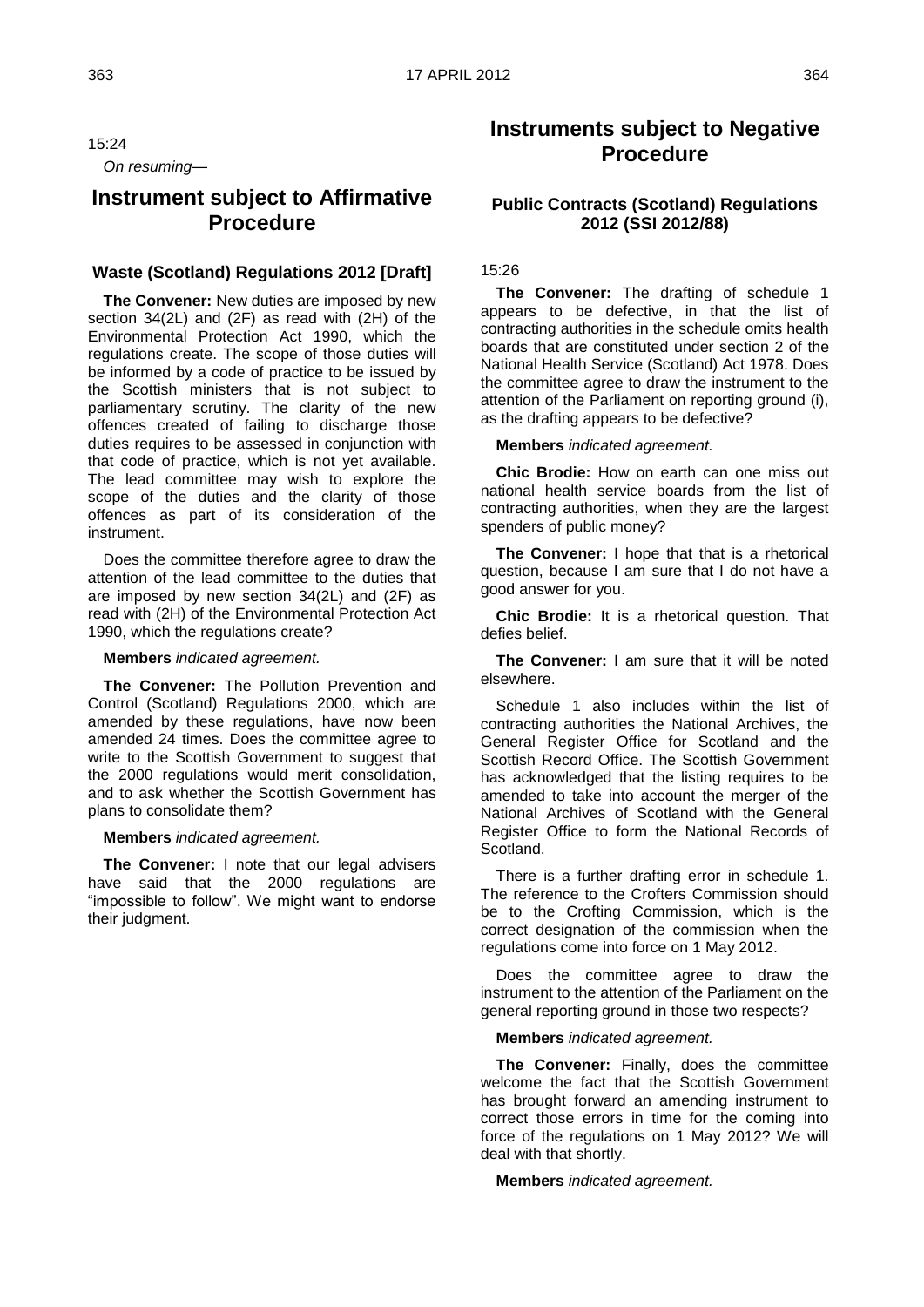#### **Utilities Contracts (Scotland) Regulations 2012 (SSI 2012/89)**

**The Convener:** The committee may wish to draw the attention of the Parliament to the instrument on the general reporting ground in three respects. First, there is a drafting error in schedule 5. The revocation of the Public Contracts and Utilities Contracts (Postal Services and Common Procurement Vocabulary Codes) Amendment (Scotland) Regulations 2008 (SSI 2008/376) extends to the whole regulation so far as extending to the Public Contracts (Scotland) Regulations 2006, but it should refer to the Utilities Contracts (Scotland) Regulations 2006.

Secondly, there is a further error in schedule 5. The substitutions made in regulations 4(d) and 6(4) to (6) of the Defence and Security Public Contracts Regulations 2011 (SI 2011/1848) should replace the Utilities Contracts (Scotland) Regulations 2006, but the reference omits "2006".

Thirdly, there is a failure to follow proper drafting practice in the second paragraph of the preamble. That paragraph should have added reference to Commission regulation (EC) No 1564/2005, in addition to the existing references to directives 2004/18/EC and 2004/17/EC.

Does the committee agree to draw the instrument to the attention of the Parliament on the general reporting ground in those respects?

**Members** *indicated agreement.*

**The Convener:** As before, does the committee welcome the fact that the Scottish Government has brought forward an amending instrument to correct those errors in time for the coming into force of the regulations on 1 May 2012?

**Members** *indicated agreement.*

#### **Public Contracts and Utilities Contracts (Scotland) Amendment Regulations 2012 (SSI 2012/108)**

#### 15:30

**The Convener:** The amendment regulations have been introduced to correct drafting errors in the two previous instruments. Does the committee agree to draw the regulations to the Parliament"s attention under reporting ground (j), as there has been a failure to lay the instrument at least 28 days before it comes into force as required by section 28(2) of the Interpretation and Legislative Reform (Scotland) Act 2010?

**Members** *indicated agreement.*

**The Convener:** However, as urgent action was required to correct the errors that the committee identified in SSI 2012/88 and SSI 2012/89 timeously for the coming into force of those instruments on 1 May 2012, does the committee agree to find the explanation provided by the Scottish Government for the failure to lay the instrument as required to be acceptable?

**Members** *indicated agreement.*

#### **Scottish Secure Tenancies (Proceedings for Possession) (Confirmation of Compliance with Pre-Action Requirements) Regulations 2012 (SSI 2012/93)**

**The Convener:** The form or meaning of the regulations could be clearer, in that the terminology that is used in regulation 2 is insufficiently precise, risks confusion between different types of court procedure and does not appear adequately to make reference either to ordinary cause or to summary cause procedure. Does the committee therefore agree to draw the regulations to the attention of the Parliament on reporting ground (h), as the meaning could be clearer?

**Members** *indicated agreement.*

#### **Adoption and Children (Scotland) Act 2007 (Commencement No 4, Transitional and Savings Provisions) Amendment Order 2012 (SSI 2012/99)**

#### **Act of Sederunt (Fees of Shorthand Writers in the Sheriff Court) (Amendment) 2012 (SSI 2012/101)**

*The committee agreed that no points arose on the instruments.*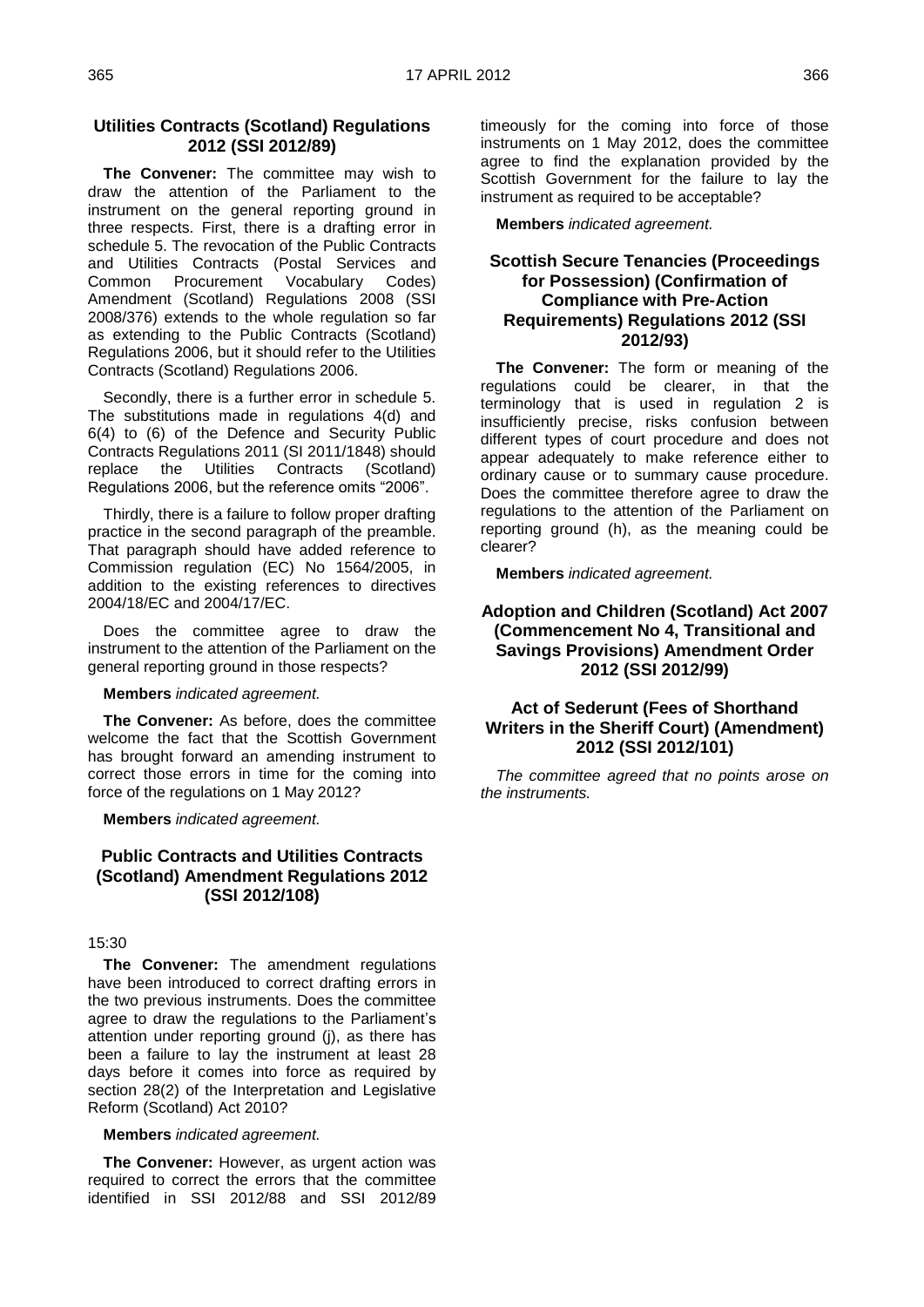### **Instruments not subject to Parliamentary Procedure**

#### **Town and Country Planning (Continuation in force of Local Plans) (Highland) (Scotland) Order 2012 (SSI 2012/90)**

#### 15:32

**The Convener:** The meaning of article 2(1) could be clearer, in the respect that the article provides that the specified provisions of the eight local plans described in paragraphs (a) to (h) shall continue in force in relation to the area to which the Highland-wide development plan relates. The order could have made clearer that the continuation of the provisions of each local plan can mean only that they continue to apply in relation to their respective areas and no further.

Does the committee therefore agree to draw the order to the Parliament"s attention under reporting ground (h), as its meaning could be clearer?

**Members** *indicated agreement.*

#### **Act of Sederunt (Rules of the Court of Session Amendment) (Fees of Shorthand Writers) 2012 (SSI 2012/100)**

*The committee agreed that no points arose on the instrument.*

## **Scotland Bill**

#### 15:33

**The Convener:** The next item of business is consideration of the delegated powers in the Scotland Bill, a piece of UK Parliament legislation.

The committee"s predecessor in session 3 considered and reported on such powers in the Scotland Bill as introduced. The bill has been amended during its passage through the Westminster Parliament and it has now completed its scrutiny in the House of Lords. Some of the powers previously considered have been amended and some additional powers have been added, specifically in clauses 3(1), 16 and 24.

No points have been raised by the legal advisers on any of the powers. Is the committee therefore content with the delegated powers in the Scotland Bill?

**Members** *indicated agreement.*

**The Convener:** Item 7 will be taken in private.

15:34

*Meeting continued in private until 16:00.*